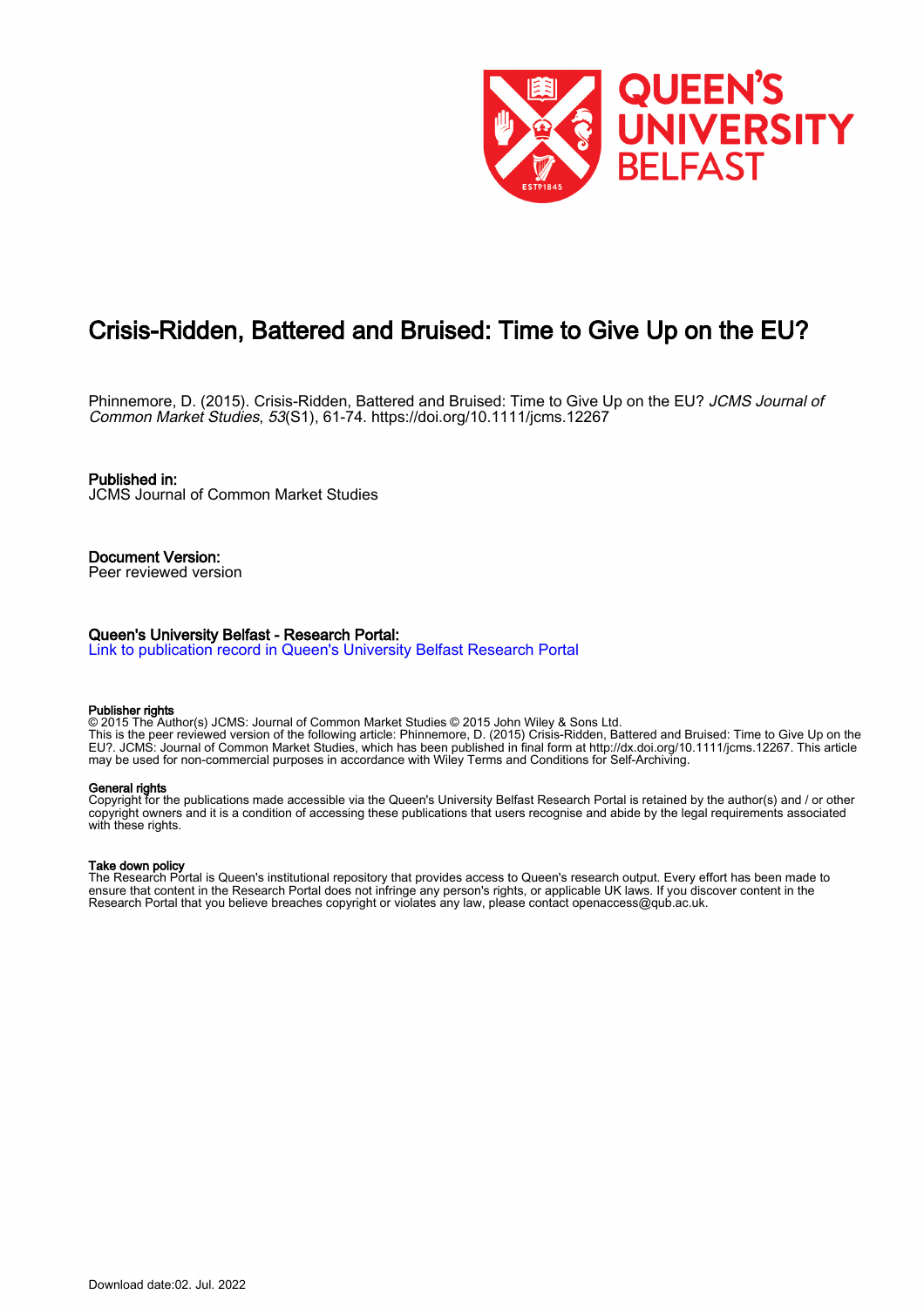Cover sheet

For *JCMS Annual Review of the European Union*

Professor David Phinnemore School of Politics, International Studies and Philosophy Queen's University Belfast Belfast BT7 1NN Northern Ireland

Tel: + 44 (0) 28 9097 3744

[d.phinnemore@qub.ac.uk](file:///C:/Users/Phinnemore/Downloads/d.phinnemore@qub.ac.uk)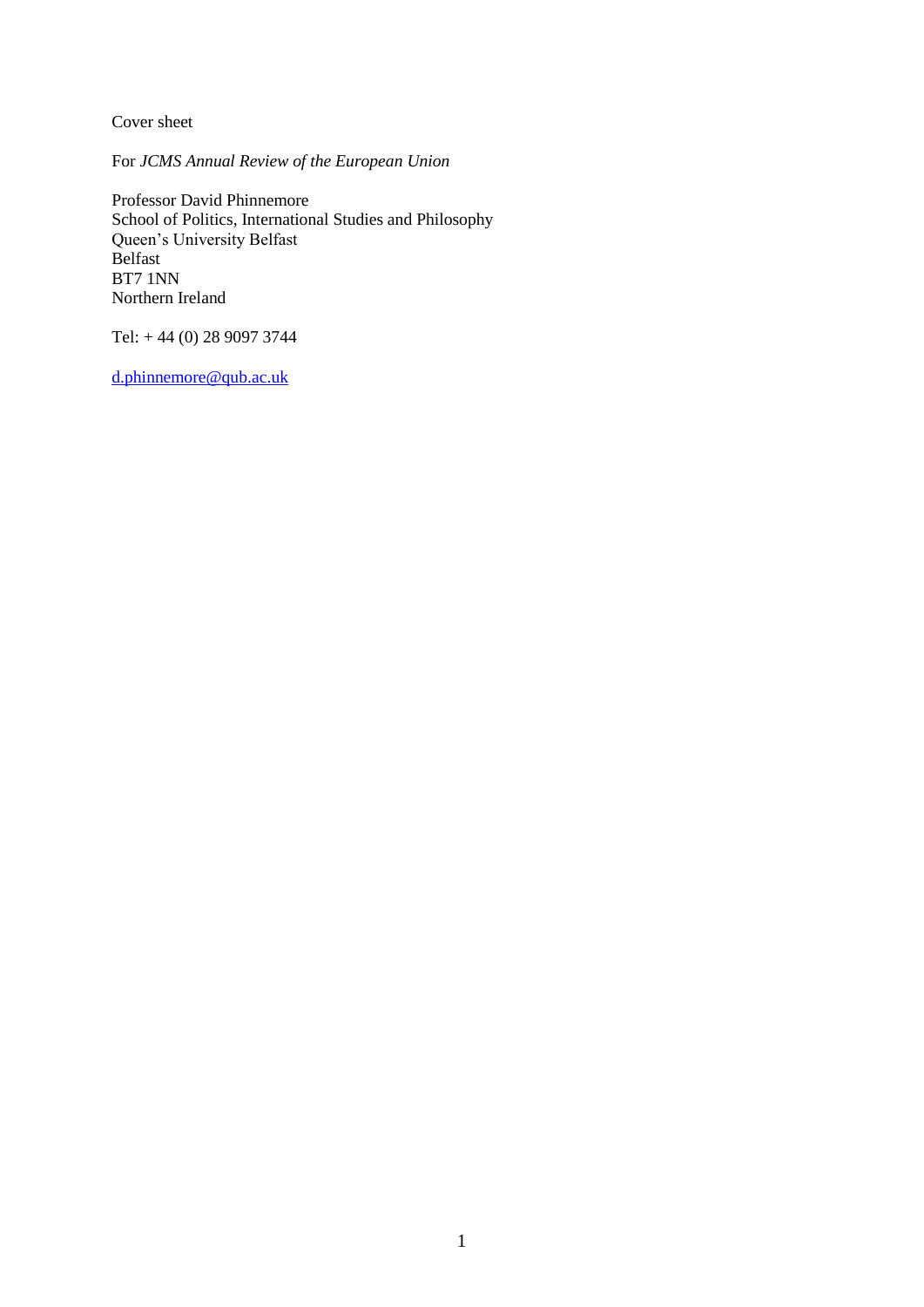# **Crisis-Ridden, Battered and Bruised: Time to Give Up on the EU?**

# DAVID PHINNEMORE

Queen's University Belfast

*Rethinking the Union of Europe Post-Crisis: Has Integration Gone Too Far?*, by G. Majone (Cambridge: Cambridge University Press, 2014, ISBN 9781107694798); viii+370pp., £21.99 pb.

*The European Council and the Council: New Intergovernmentalism and Institutional Change*, by U. Puetter (Oxford: Oxford University Press, 2014, ISBN 9780198716242); xiv+ 265pp., £55.00 hb.

*Why Europe Matters: The Case for the European Union*, by J. McCormick (London: Palgrave, 2014, ISBN 9781137016874); xiv+198 pp., £14.99 pb.

*Unhappy Union: How the euro crisis – and Europe – can be fixed*, by J. Peet and A. LaGuardia, (London: Economist Books, 2014, ISBN 978-1610394499); xvi+220 pp., £20.00 pb.

*Rethinking the European Union*, by N. Copsey (London: Palgrave, 2014, ISBN 9781137341662); xii+260 pp., £28.99 pb.

European integration, as George Ross noted in his study of the European Union (EU) and its crises, 'has never been an easy process' and the EU in particular has been especially 'crisis-prone' (Ross, 2011, p. 1 and 7). With first the financial crisis of 2008 and then recession and the near fracturing of the eurozone, much of last decade has seen the EU faced with its most sustained and testing period of crisis. Not only has the future of monetary union and the euro been put in serious doubt but commentators and politicians have seriously questioned whether the EU would actually survive this latest set of crises. For many, the last five years have seen the EU, or at least the eurozone, fighting for its survival. Not since the eurosclerosis and europessimism of the 1970s has there been such a sustained mood of undoubted and, for some, existential crisis.

The seemingly relentless sense and reality of crisis appeared to begin to abate in 2014. References to the euro's imminent demise and the eurozone's impending break-up no longer fed media headlines, even if doubts soon intensified about whether Greece under the Syriza-led government that took office in January 2015 would remain part of it. EU leaders ceased invoking notions of an existential crisis and scaled back their calls for closer integration of at least the eurozone. Bold steps to establish banking union, fiscal union and economic union to save the eurozone and the EU seemed for many observers to be no longer necessary. The apparent, yet qualified, success of responses to the crisis –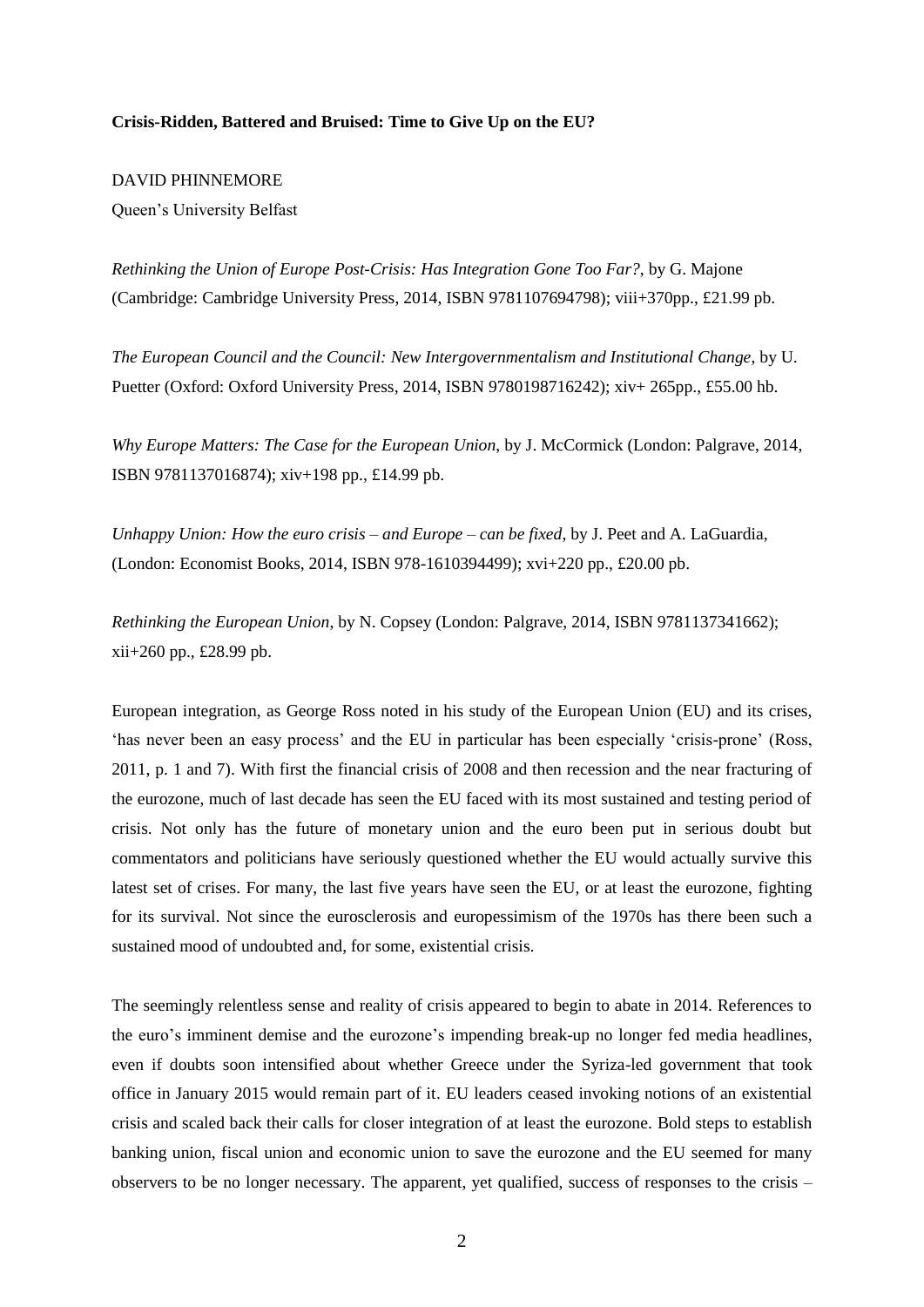whether the European Stability Mechanism (ESM), the Fiscal Compact Treaty, or the pledge of the President of the European Central Bank (ECB), Mario Draghi, in August 2012 to do 'whatever it takes' to save the euro – appear to have brought an end to the mood of impending doom regarding the future of the EU. For many observers and commentators, however, any sense of crisis receding needs to be tempered. Whereas in Ireland and Portugal post-bailout austerity-based reforms appear, at the time of writing, to be bearing fruit, Greece remains in crisis and the prospect of 'Grexit' rather than receding is no longer regarded as unacceptable and to be avoided at all costs. Moreover, containing and resolving the eurozone crisis is a question of addressing not only immediate causes, notably sovereign debt, but also the structural shortcomings of and indeed flaws in the design of the eurozone and the wider process of economic and monetary union (EMU). Furthermore, crisis can not only beget new crises but also expose or intensify existing crises. And this is certainly the view of some of the more provocative assessments of the EU produced in recent years. For Zielonka, the EU's days as the primary focus for, and vehicle of, European integration are numbered; the EU is destined to become 'toothless and useless' (Zielonka, 2014, p. 106).

The books under review here each, albeit to varying degrees, accept that the EU has recently been experiencing – and in many respects continues to experience – a multiplicity of crises. The eurozone crisis has been the most potent and energy-sapping. Pre-dating it, yet also exacerbated by it, are crises of legitimacy, leadership, accountability, purpose and democratic deficit. To this may be added crises of (mis)understanding, of interdependence and of identity. Whether, how and to what extent the EU can continue to weather and overcome these crises is where the books differ. For Majone, the future is very bleak. The other authors are rightly less pessimistic. The EU has its flaws, but as even the eurozone crisis has shown, it can act and adapt. The issue for Copsey, Peet and LaGuardia and McCormick is that some serious rethinking and further reform are necessary.

Peet and LaGuardia focus on the eurozone crisis, a crisis to which *The Economist,* for which both authors write, has dedicated considerable editorial space and not an insignificant number of characteristically provocative front covers (which the book conveniently reproduces). For Peet and LaGuardia, the euro, in the face of the financial storm caused by the collapse of subprime mortgages in the United States and the ensuing credit crunch 'turned out to be a flimsy umbrella that flopped over in the wind and dragged away many of the weaker economies [and] led to the worst economic crisis in Europe since the end of the second world war' (p. xi). The crisis was so bad that 'Europe became the world's basket case' with the 'Europhiles and Eurosceptics alike' exhibiting a growing belief that the euro had 'undermined, and may yet destroy the European Union' (p. xii).

Readers of *Unhappy Europe* looking for a lively account of the eurozone crisis delivered in a punchy journalistic style will not be disappointed. The authors chart key developments in the crisis, working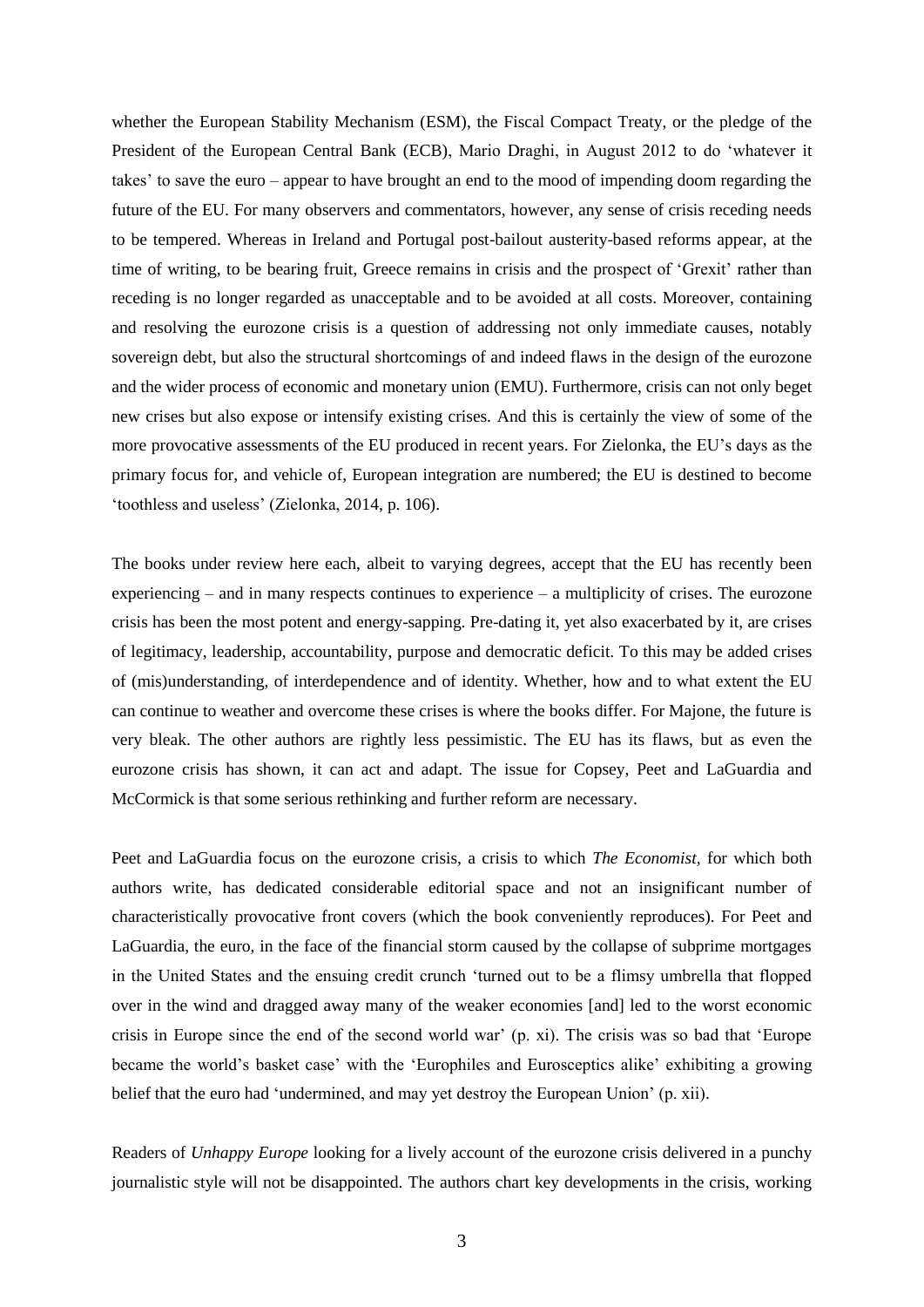through the events that culminated in bailouts for Greece, Ireland and Portugal and the establishment of the ESM and the adoption of the Fiscal Compact Treaty, and also place the crisis in the broader context of the EU's development. Consequently, they highlight both the institutional design flaws of EMU and the euro and reflect on key turning points in the crisis and its significance for the balance of power in the EU. The analysis is well presented; it will also be familiar to those who followed the crisis: 2012 was a key year with Angela Merkel's commitment to keeping Greece in the euro and Draghi's 'whatever it takes' 'announcement in August – 'Draghi's great bluff' (p. xv); the crisis firmly established Germany as the predominant power in the EU; and the whole saga exposed tensions between eurozone 'ins' and 'outs', notably the United Kingdom.

Peet and LaGuardia also explore what the eurozone crisis reveals about the EU more generally covering the EU's crisis of legitimacy, its democratic deficit, the short-termism of EU leaders and their limited capacity to solve the eurozone crisis and address its economic and political fallout. The crisis has, however, demonstrated resolve: '[EU] leaders have shown they will act to avoid imminent shipwreck. This means a sudden catastrophic default and currency redenomination is improbable' (p. 175). They are probably right; the EU has moved into calmer waters and shown that it can, however cumbersomely and laboriously, address at least some of the symptoms and causes of the crisis. However, despite the apparent calm, further episodes in the crises cannot be ruled out. Indeed, *Unhappy Union* anticipates further crisis: banks remain 'wobbly' despite new supervisory mechanisms; the ECB's bluff could be called if and when doubts about its commitment to intervene intensify; the legal status of Outright Monetary Transactions continues to be challenged; and economic stagnation persists with growth slow and unemployment high. Moreover, there are important political challenges facing the EU. Two in particular are highlighted: the increased popular disaffection with the EU that has led to increased support for and been promoted by anti-EU and antiimmigration parties<sup>1</sup>; and the possibility of a UK exit from the EU. All these are perfectly sound observations.

The fact that the EU has very much 'muddled through' the eurozone crisis offers little hope to the *Unhappy Union*'s authors that EU leaders – 'not proven to be endowed with long-term vision' (p. 177) – will ever pursue a bolder, radical transformation of the EU into a more integrated political and economic union. So, 'the best that can probably be hoped for is that the eurozone lurches from one crisis-induced reform to another', a state of affairs that will be 'unnecessarily costly and painful, but might somehow lead to a more coherent and workable system' (p. 177). The alternative is that the EU runs the risk that 'one or all of its members lose the will to preserve the single currency, and perhaps the wider project' (p. 177). The first scenario, given the past experiences as well as the more recent

1

<sup>&</sup>lt;sup>1</sup> See Hobolt's contribution to this volume.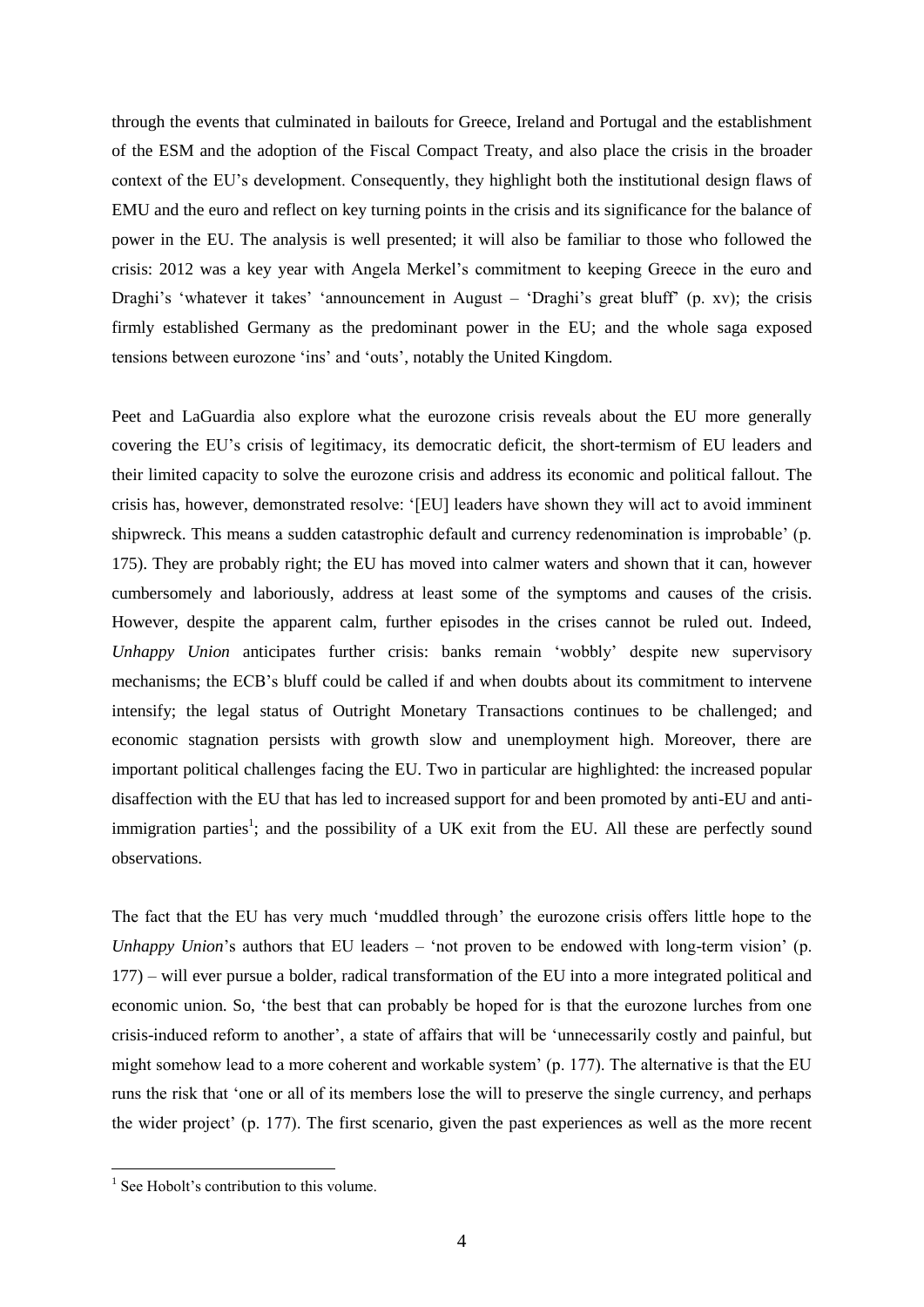history of the EU, seems the more likely, and Peet and LaGuardia appear to accept this, offering a number of suggestions for reform. Some relate specifically to the eurozone and include greater risksharing, a speedier restructuring of problematic sovereign debt, an element of fiscal union in the form of a 'European fund' that could issue bonds, effective banking union, and a more courageous ECB willing to loosen monetary policy. Other proposals look more widely: the EU should enhance the role of national parliaments by increasing their scrutiny roles and allowing them to veto or modify EU legislation; national MPs could also be brought together to oversee EU-level decisions regarding bailouts, for example; a leaner and 'fitter' Commission should also be pursued; and Germany should assume a clear leadership role.

Whether the reforms proposed would be sufficient to 'fix' the euro crisis and 'Europe' as the *Unhappy Union*'s subtitle suggests is open to question. The discussion of solutions is brief, and how far the institutional reforms – long established propositions from *The Economist* – would really equip the EU to address the challenges associated with the future of the eurozone is far from clear. The EU's capacity to generate effective political leadership remains a problem; simply reducing the size of the Commission, potentially downgrading the European Parliament (EP) and giving national parliamentarians greater opportunities to block EU-level activity would contribute little; these proposals appear to reflect more a political agenda sceptical of certain supranational institutions as opposed to a coherent reform project. Moreover, how likely is it that national parliaments already struggling to use existing powers to provide effective scrutiny of the EU and its activities will be able to adapt practices and cultures to take on additional powers? And how does an even more courageous independent ECB sit with the concerns about reducing the EU's crisis of legitimacy? The ideas are nevertheless contributions to a much-needed debate. And for Peet and LaGuardia, this is a debate about the future of the EU, not a Europe without the EU. The EU, despite its flaws, has its value. Its contribution to supporting peace among its members for more than six decades is noted. And in the light of the Ukraine crisis, this should not be forgotten. Yet, the EU is in need of leadership both on the eurozone and on selling the added-value of integration: 'something of great value may… be lost through carelessness or timidity' on the part of EU leaders. They 'fear undoing European integration, but dare not promote it either' (p. 179).

If EU leaders were minded to make the case for the EU more forcibly, they could usefully prepare themselves by studying McCormick's *Why Europe Matters*, a self-proclaimed antidote to the 'toxic stew of pessimism, denial hesitancy, myth and scepticism' in which 'discussion of Europe is mired' (p. 7). And the book certainly delivers in so far as it presents a forcibly argued defence of, and case for, the EU. In doing so McCormick provides a valuable corrective to many of the misinformed and often ignorant positions present in media and popular discussions of the EU; in turn, his highly readable account of Europe as peacemaker, marketplace, democracy, community, political model and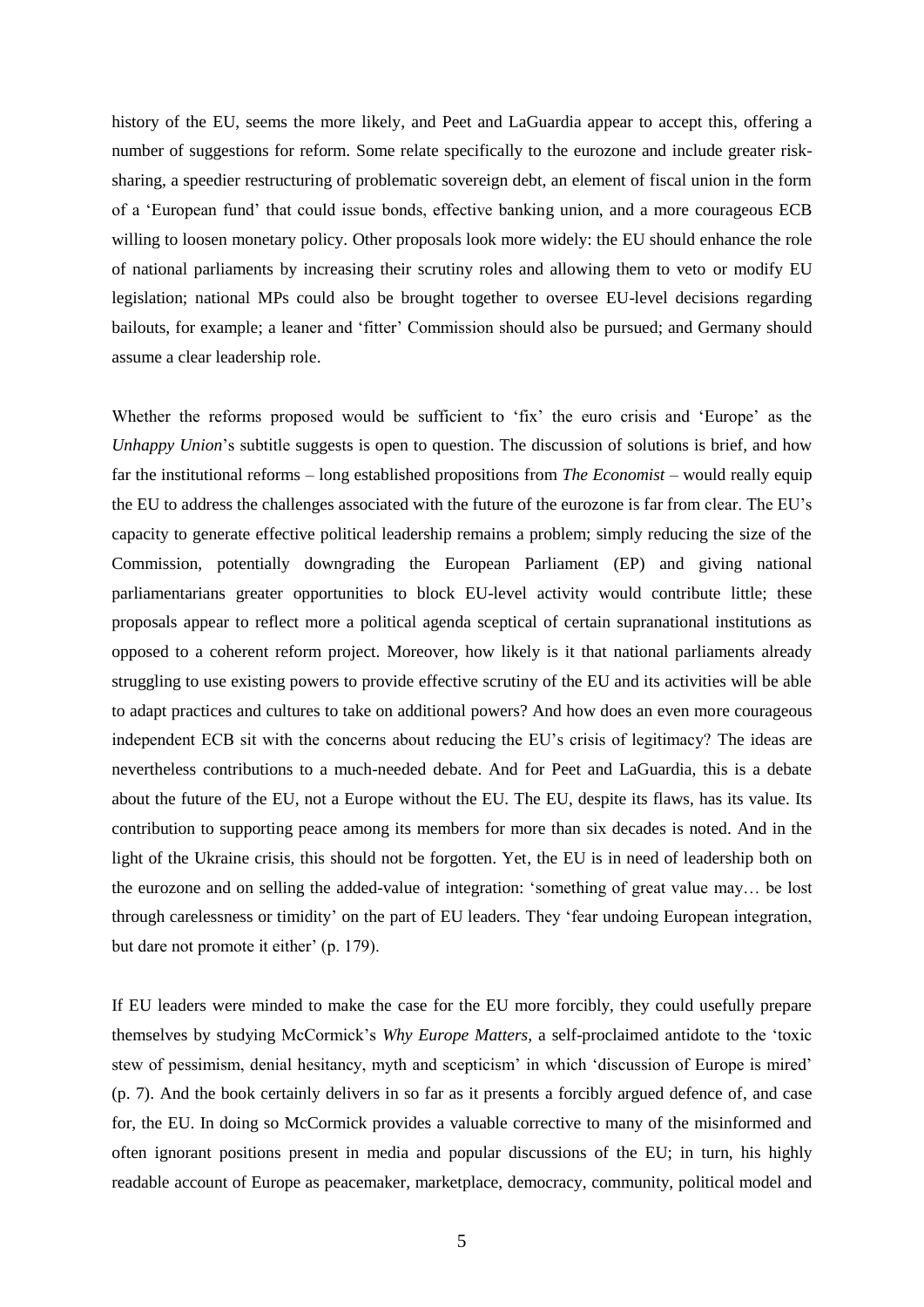global player challenges and often lays bare core assumptions of hard and soft eurosceptics alike. Running throughout the narrative is McCormick's frustration, no doubt shared by many readers, with the state of knowledge about the EU. For him, '[i]t is hard to think of a public debate that has been both so consequential and yet so abundantly plagued by misinformation' (p. 7). How true.

For some readers, McCormick's analysis may come across as that of a starry-eyed euro-idealist. He does though state his case for the EU well, seeing the crisis glass half full as opposed to half empty. The EU does have its problems, and these extend beyond the eurozone crisis. And, there may well have been a 'cacophony of woe emanating from the euro zone which has, in turn, fed off and been given new energy by a damaging combination of indifference and inattention' (p. 146). However, there is quite rightly no reason to abandon either the euro or integration. The EU matters. Neither the EU's dissolution nor a rollback of integration – McCormick's first two options for exiting the current malaise – is either a viable or a desirable option. Nor is 'stagnation' – a continuation of the 'muddling through' approach that has so characterised the EU's response to the eurozone crisis. Equally undesirable and unrealistic – and here McCormick's pragmatism and understanding of the politics of integration come through – is the 'federal' option of a European superstate. Instead, he settles for 'a programme of informed and sensible reform' (p. 9) that will see the EU emerge as an identifiable 'confederal' entity.

For McCormick, the 'confederal option' of 'a group of sovereign states with a central authority deriving its powers from those states, and citizens linked to the central authority through the states in which they live' (p. 28) has the advantage of 'locking in the best of what the EU has achieved, providing a label by which Europeans might better understand and measure the work of the EU, assuaging the fears of those who oppose further integration, and minimizing opportunities for the works of the EU to be misrepresented' (p. 150). However, simply conceptualizing the EU as a confederation cannot – and must not – in any way be regarded as a panacea for the EU's ills. These ills need to be recognized, which McCormick does. So, the EU has to: engage its citizens; reform its institutions to make them more democratic, more transparent and more efficient; be more responsive; complete unfinished business; and simplify and adjust the division of competences between the Member States and the supranational level. Much can be achieved by proceeding pragmatically, by drawing breath, and by 'deepening rather than widening, allowing the European project to settle, allowing time for its flaws to be worked out in a considered fashion unpolluted by scepticism, pessimism, myths, misunderstandings and crises' (p. 151).

McCormick points to the Laeken Declaration of 2001 as a blueprint for how the EU might proceed. Much maligned, Laeken was supposed to 'mark a decisive step towards a simpler Union, one that is stronger in the pursuit of its essential objectives and more present in the world' (Council of the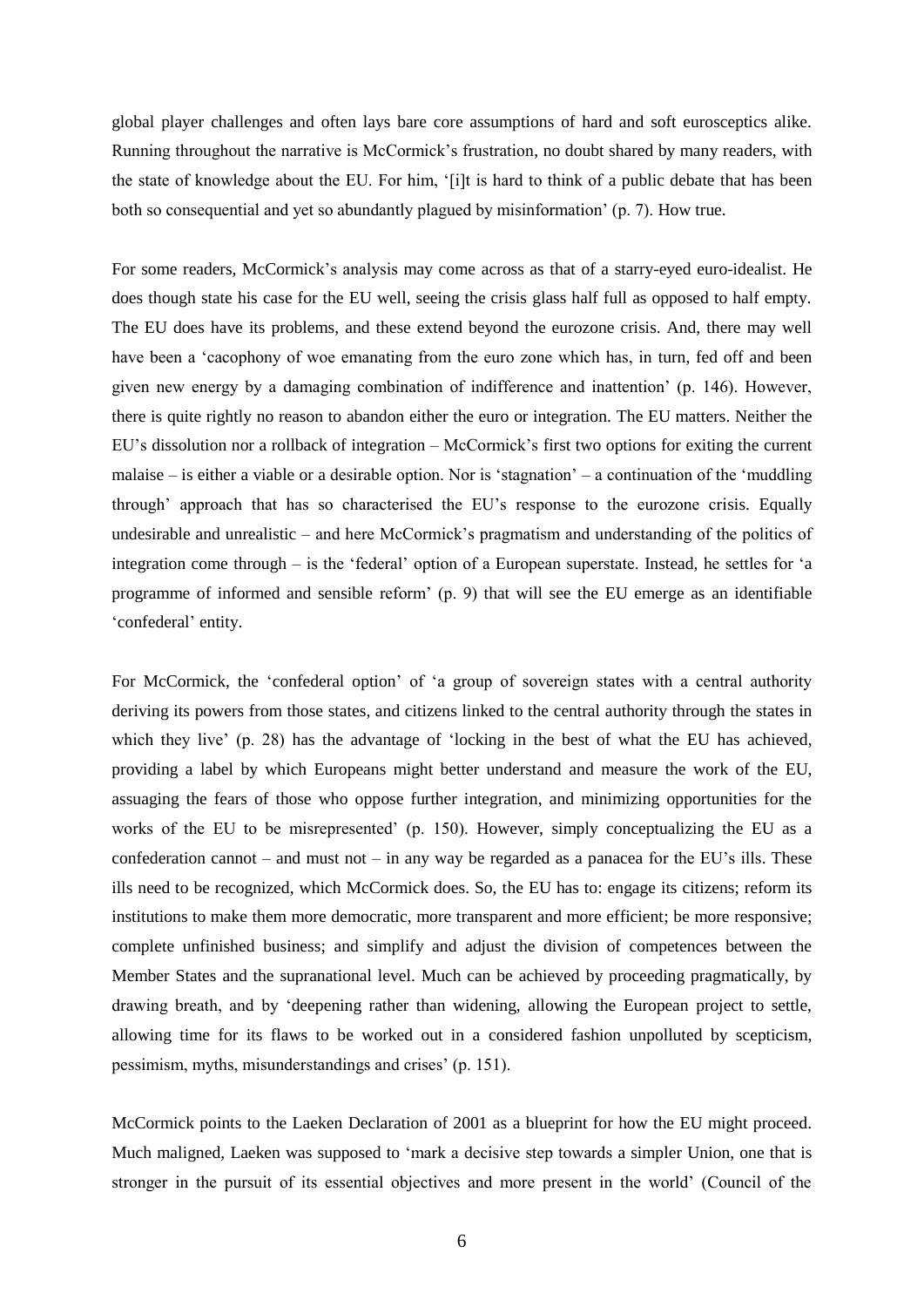European Union, 2001: point 3) and launch a debate on how the EU's institutions could be brought closer to its citizens and how the EU should engage with a fast-changing globalised world. Such challenges still exist; and many of the questions set out in the Laeken Declaration still need to be answered. Re-engaging with Laeken – or better still a revised set of questions reflecting the challenges and issues highlighted by McCormick and the other volumes under review – could be a useful exercise, particularly if second time around a genuine and informed 'future of Europe' debate could be generated. Organizing such a debate would be a major challenge not least because Member States, the key interlocutors between citizens and the supranational level are notoriously disinclined, if at all able, to generate debate on European integration. An informed debate needs to be had in the EU if it is to re-establish itself as an entity and process that enjoys broad popular support.

Neither Majone nor Copsey, both of whom set about 'rethinking' the EU in the light of the eurozone crisis, explicitly share McCormick's interest in revisiting the Laeken Declaration. Neither mentions it. Given Majone's analysis, there would probably be little point, for essentially European integration has simply gone too far and it is time to revert to a 'club of clubs' (p. 321). Post-crisis Europe therefore needs greater flexibility in terms of its political organization; it needs to be something other than European integration as 'a simple linear extrapolation of the traditional nation state model' (p. 321). Indeed, for Majone, there is a need to question 'the very nature and the aims of the integration process' (p. 316). And this is not merely a consequence of the eurozone crisis, but rather the fundamentally flawed design of the EU and nature of EU-based integration. The EU's 'collective leadership' *modus operandi* is severely limited in what it can achieve, and the 'total absence of the traditional government-opposition dialectic' – a major problem for the EU as Copsey also notes – means that 'nobody can claim to govern the EU' (p. 14). Moreover, the EU has long-suffered from a significant mismatch between what it promises and what it has delivered. The failure of monetary union to deliver the anticipated economic benefits is particularly serious: its visibility is much greater and its effects are much more widely felt than anything previously. The political consequences of a failure therefore threaten to be far more significant.

For Majone, the EU, whose 'ever-widening and deepening integration process has proved impotent to arrest the decline of Europe's economy relative to its major competitors' (p. 16), needs to be fundamentally reconsidered. His challenging analysis, elements of which will be familiar to readers of his earlier works (e.g. Majone, 2009), is therefore less a focus on the most recent period of eurozonedominated crisis, more a forthright and trenchant criticism of the way in which the EU is structured and has evolved and of significant elements of academic analysis (notably neofunctionalism). He does not though question the idea of integration *per se*; he does, however, question the method. A key point is that EU leaders operate within a prevailing political culture of 'total optimism' concerning the EU and further integration and so 'the long-term consequences [of their action] are heavily discounted or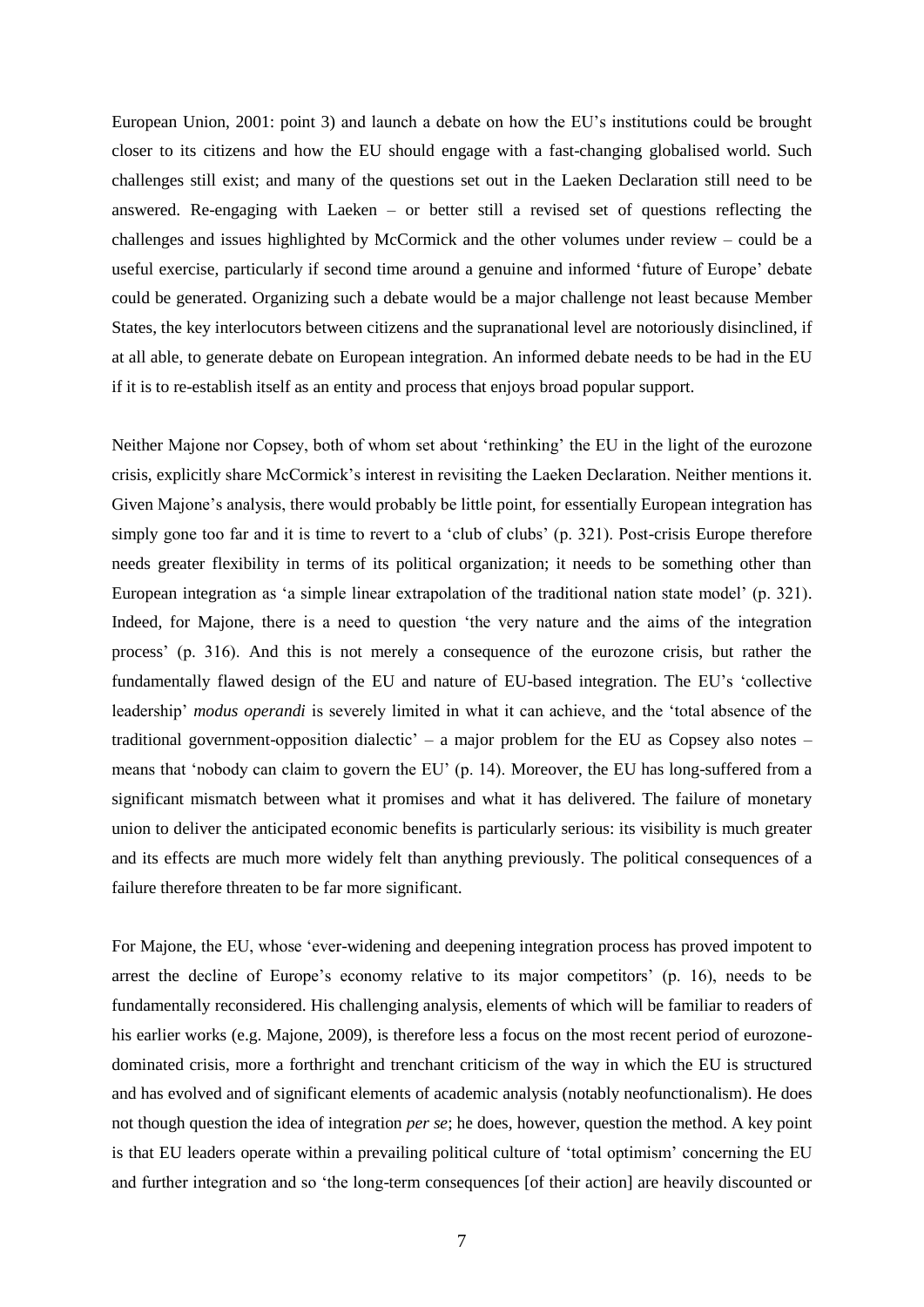altogether ignored' (p. 61). They are therefore generally unprepared for crisis, having failed to agree contingency plans. For Majone, the eurozone crisis, having moved the EU from 'total optimism to catastrophism' (p. 70), confirms this all too well, and integrationist leaders within the EU, especially Germany, come in for strong criticism for always assuming that the solution to any crisis lies in 'more Europe'.

That the history of the EU has been based on an optimistic view of the potential benefits of integration is hard to dispute. Whether the optimism has been total, however, is highly questionable, as is the assertion that the feasibility of projects has always been ignored. Few if any developments in the history of the EU have been pursued without considerable debate, contestation and negotiation, at least at governmental levels. A convincing case that, for example, successive UK governments since 1973 have succumbed to a political culture of 'total optimism' in further EU-based integration simply cannot be made. A similar argument can be made for most other Member States. Majone nevertheless makes an important point in bemoaning the lack of detailed analysis and assessment of the results of integration. Few comprehensive assessments have been attempted, let alone made. However, to suggest that a European-level process is flawed because results may have fallen short of optimistic expectations and assumed promises is to ignore the regular failures of national level politics. How many political parties or politicians that enter power regularly deliver in full on their electoral or government programme promises?

Majone's critique of the EU's democratic deficit – moving increasingly to a 'democratic default', and in the case of monetary union with democratic input 'almost totally absent' – is more compelling. His solution – a 'radical transformation of the present system, or a drastic limitation of the powers delegated to the European levels' (p. 193) – would, however, appear to have little prospect of being pursued given the political commitment to the EU that the overwhelming majority of Member State governments have to the process. Even the UK government's recent balance of competences review concluded that fundamentally the balance between what Member States and the EU do  $-$  at least as far as the UK as a non-eurozone member is concerned – is broadly supported and seen as appropriate. Moreover, in the light of the criticisms raised in several of the books under review here, it is questionable whether sufficient leadership exists for such as process of transformation, just as the leadership to pursue more ambitious forms of deeper EU integration is evidently lacking.

Majone's solution to what he sees as the flaws inherent in the EU as a model for integration is to abandon the open-ended commitment to 'ever closer union' and instead establish a 'finite political goal' for integration, base integration on 'cooperative cooperation' (p. 269) as opposed to excessive harmonization; and pursue integration through a 'Europe of clubs' (p. 116) organized around functional tasks with larger scale projects being pursued only if there is clear evidence of support, for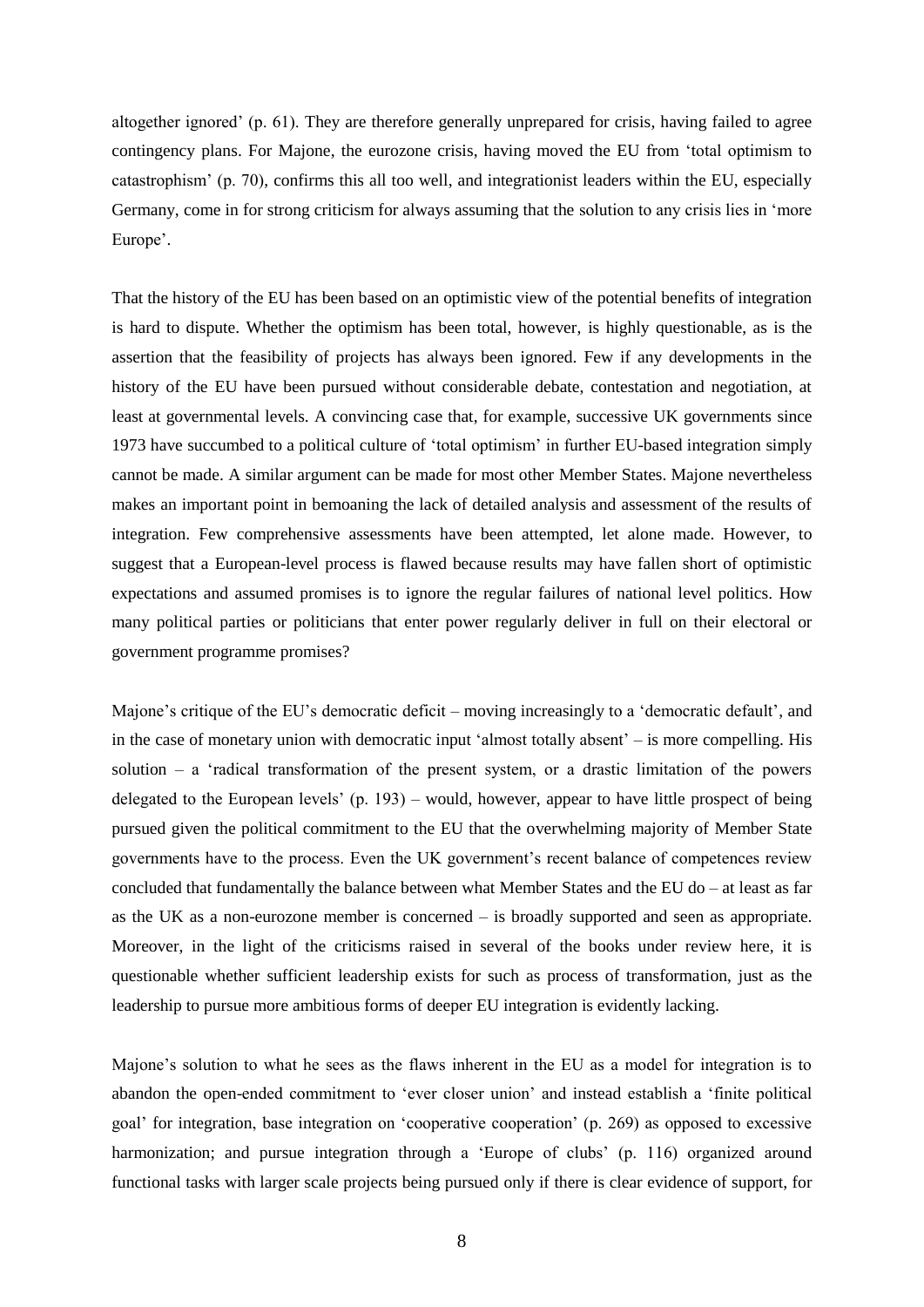example, through a super-majority in national parliaments. The role of the EU would be to monitor cooperation rather than pursue its own unilinear development towards a grander European version of the nation state. The focus should be on greater recognition and accommodation of Europe's diversity. Closer eurozone integration is therefore dismissed, just as, with considerable force, 'more Europe' generally.

This is all highly provocative and intentionally so. Majone's fierce criticism of EU integration raises important questions about how far integration has progressed and the form it has taken. This is a very thought-provoking and intellectually stimulating book and Majone's diagnosis of the problems and challenges facing European integration should not be ignored. Important questions are raised. However, one cannot but help thinking that some of the core claims are overstated. Majone talks of a 'race towards deeper integration' (p. 303). Europe over the last sixty years has certainly experienced a process of deepening integration; but to view it as a 'race' is to ignore the piecemeal manner in which it has been achieved, the hard bargaining and negotiation that has been necessary, and the more federalist and integrationist ambitions that have been dashed along the way. There are serious problems with the eurozone's 'one-size-fits-all' monetary policy and the design of monetary union more generally; but the history of the EU is one of seeking to address and resolve problems that integration has raised and incrementally adapt the EU accordingly. This has generally worked to date, and the fact that the EU has emerged from the eurozone crisis essentially intact, if battered, bruised and weary, suggests that the model remains durable and broadly supported, at least at the elite level. Even at the popular level, Eurobarometer polls consistently reveal marginally greater trust in the EU compared to national parliaments and governments (European Commission, 2014, p. 8). This is not to dispute in any way the need for reform, or the pressing need to address the EU's legitimacy and democratic deficits. Insights and ideas can be taken from Majone's analysis, but there appears little need to take up his call of effectively returning to the drawing board with how integration is pursued, abandoning the EU as we know it, and pursuing integration in a radically difficult manner. Moreover, one has to question how feasible this would be politically. The appetite  $-$  as with the case of fullblown political union – simply does not exist. Furthermore, the whole case tends to ignore the increasingly differentiated nature of EU-based integration; the flexibility that Majone is calling for, partly exists already, and there is scope for more, provided fundamental principles are not compromised.

Like Majone, Copsey offers a far more detailed analysis than McCormick of the challenges facing the EU. He also presages his remarks by stressing that the gravity of the challenges should not be underestimated. The recent travails of the eurozone and the 'Great Recession' that went before have not only been crises in themselves, but have also exacerbated a range of 'underlying social, economic and political problems [that have] been mounting for decades' (p. 2). In addition the eurozone crisis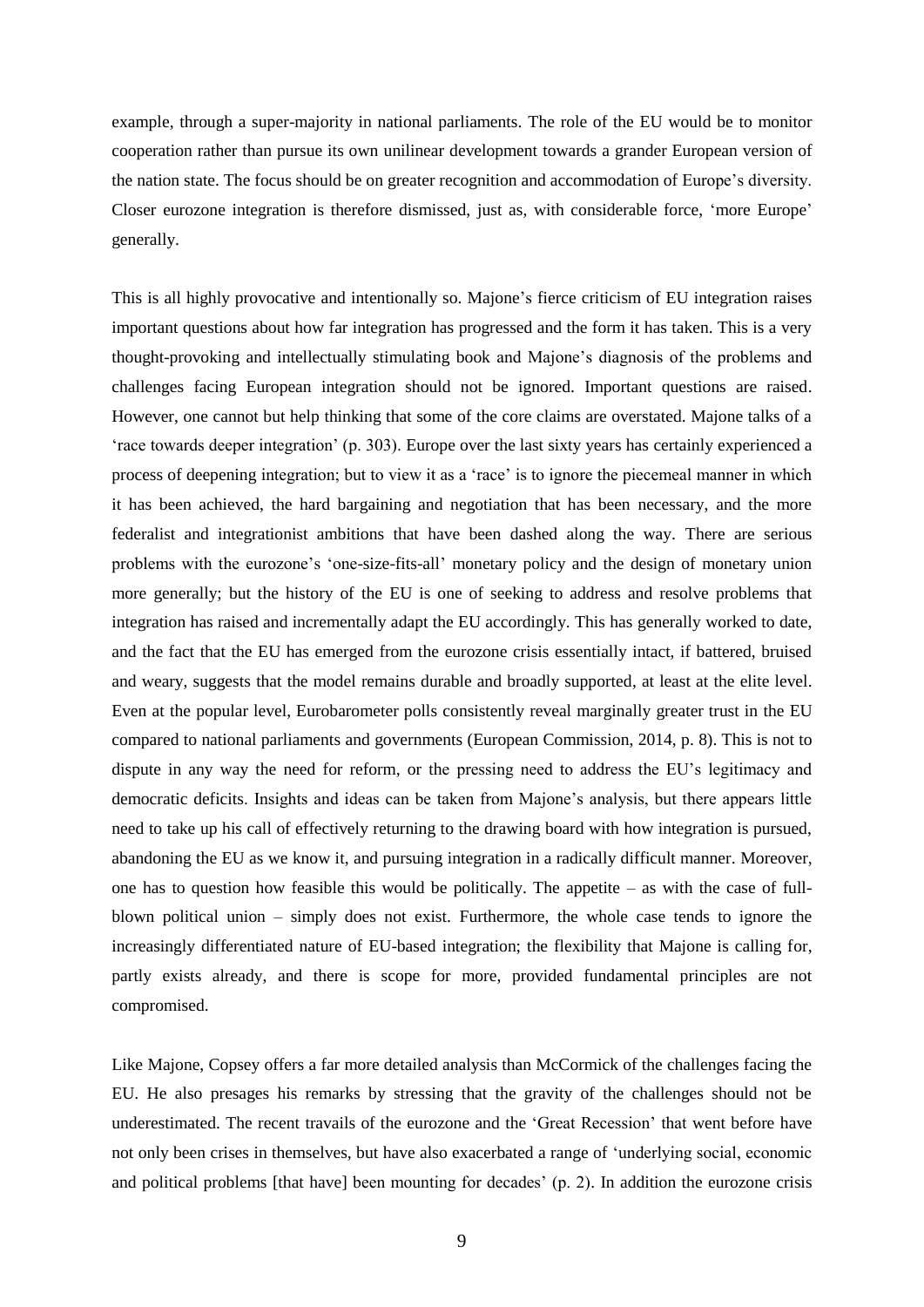has confirmed the EU's 'apparent powerlessness of the EU's collective leadership' (p. 5) to do anything more than shore up the euro. If anything, recession and crisis have weakened the EU more than is commonly recognized and brought to the fore 'a sense of intractability, failure and loss of purpose and general drift that [has] challenged and undermined much of what has been understood and written about the EU and European integration' (p. 214). *Rethinking The European Union* provides a well-argued reminder that, even as it appears to be putting the darkest days of the eurozone crisis behind it, the EU is still faced with significant challenges that need to be addressed if it is to survive as a purposeful contributor to economic, political and social development in Europe.

Copsey explores four specific challenges in detail. The first concerns the question of who actually identifies with the EU. The answer, beyond a broadly enthusiastic elite, is relatively few people. At best there is a grudging popular acceptance of the EU by a generally apathetic majority. Whether this will be sufficient to sustain the EU is rightly questioned, particularly as integration, its cost and benefits become increasingly contested. Second, there is the related issue of the EU's popular legitimacy. Here Copsey notes the EU's long-standing democratic deficit, yet is quick to point out that it is less severe than its most ardent critics maintain and that democracy has its shortcomings at the level of Member States as well. He also makes the important point that the situation is exacerbated by the culture of consensus-building in the EU which tends to deny voters real choices. Compounding matters is the elite-determined response to the eurozone crisis which has seen austerity imposed without popular approval. Consequently, and here Copsey and Majone concur, the EU has arguably reached the limit of what it can legitimately do, at least in the absence of explicit popular endorsement. A key question is how the EU should set about securing such endorsement.

The third challenge concerns solidarity and the winners and losers in the EU. Once again, European integration disproportionately favours elites with Copsey suggesting that only 17-20 per cent of Europeans benefit from the EU's predominantly market-based integration. Any notion of fairness is seriously undermined. So, to establish any sense of solidarity, the EU needs to move beyond marketbased integration as its ideological basis. The fourth challenge – sustainability –has two dimensions: internally, the EU's economic model; and externally the EU's global role. On the former, the case is made for sustaining 'European capitalism' – the social market economy – with its mix of capitalism, social protection and market regulation. It is not to blame for the EU's economic ills. What is needed, however, is job creation and here Copsey stresses the need to complete the unfinished business of the liberalization of services and deregulate labour markets. Lessons are to be learnt from the German experience with its Agenda 2010 and Hartz reforms. On the EU's global role, what is lacking is a grand strategy and EU relevance in the face of new global players. At present, the role and influence of the EU is less than the sum of its 28 Member States and so Europe risks fading into global irrelevance.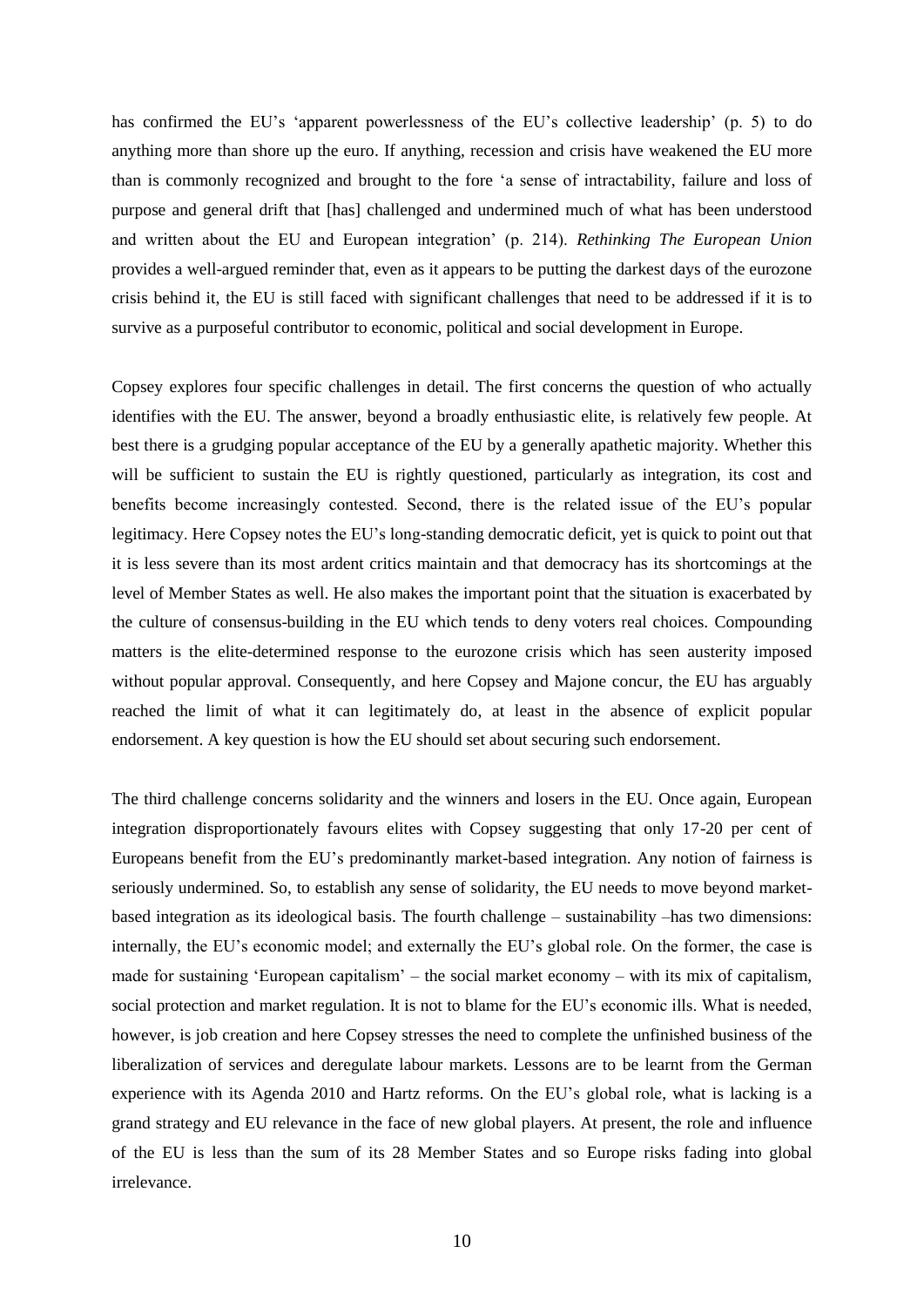Like Majone, Copsey is strong on identifying and diagnosing problems and challenges. Whereas Majone very much sees the EU glass as half empty at best, Copsey is rightly more positive, having at least some faith in the proven durability of the established structures. However, as he also notes, the need for change has to be recognized; and this has to be accompanied by greater regard for the future. Short-termism needs to be overcome and more strategic thinking needs to be deployed. If socioeconomic decline is to be addressed, reform is needed across the EU and not just in the bailout states – Greece, Cyprus, Portugal and Ireland – or those that have struggled – e.g. Spain and Italy – to service and reduce their sovereign debt. Copsey points particularly to France, which still has to come to terms with globalization and reform and can presumably act as a model for reform elsewhere. It is the context of the dynamics of economic reform that *Rethinking the European Union* provides one of its most interesting observations on the EU. The southern Member States, having joined the EU without the same level of pre-accession conditionality as the Central and East European states, are not only seeing their comparative economic advantage eroded by globalization, but, having failed to engage to the same degree in reforms in response to globalization, are being challenged in terms of their relative economic standing by the likes of Slovakia, Slovenia, Estonia and the Czech Republic who are all set to overtake Portugal and Greece in terms of per capita GDP in 2015 (p. 221). This has political as well as economic significance for the relative standing of individual Member States within the EU and heralds an end to the era of the 'old' and the 'new' Member States and should result in a further re-calibration of the north-south/reformist-laggard/liberal-protectionist camps into which the Member States are ostensibly divided, and in each case to the benefit of the reformist discourse.

Copsey details a range of additional changes that are required. Among these is the need to re-balance the theory and practice of EU integration with less emphasis on markets and consumers and more on the EU's values and on people as citizens. Also needed is a better understanding of the EU. Here Copsey rightly bemoans the 'wilful ignorance of Brussels and its workings', especially among national politicians, civil servants and judges: '[a]fter nearly sixty years of the European project, it [is] surely time for national institutions to catch up with Europe's political reality as a polity-in-themaking' (p. 220). To this should be added the point that governments and electorates need to accept and promote national and EU levels of policy-making as being part of the same evolving 'European' political system.

Copsey's diagnosis of Europe's problems and his calls for change are well-made and are followed by a concluding, albeit unfortunately rather brief, discussion of the 'choices' Europe has to make. Three are identified: a 'new project, narrative or vision for Europe'; the means to deliver effectively at national and EU level; and a decision on how far the 'new project' will extend. For the first, historical narratives of peace and prosperity need to be supplemented with a narrative of 'European values' and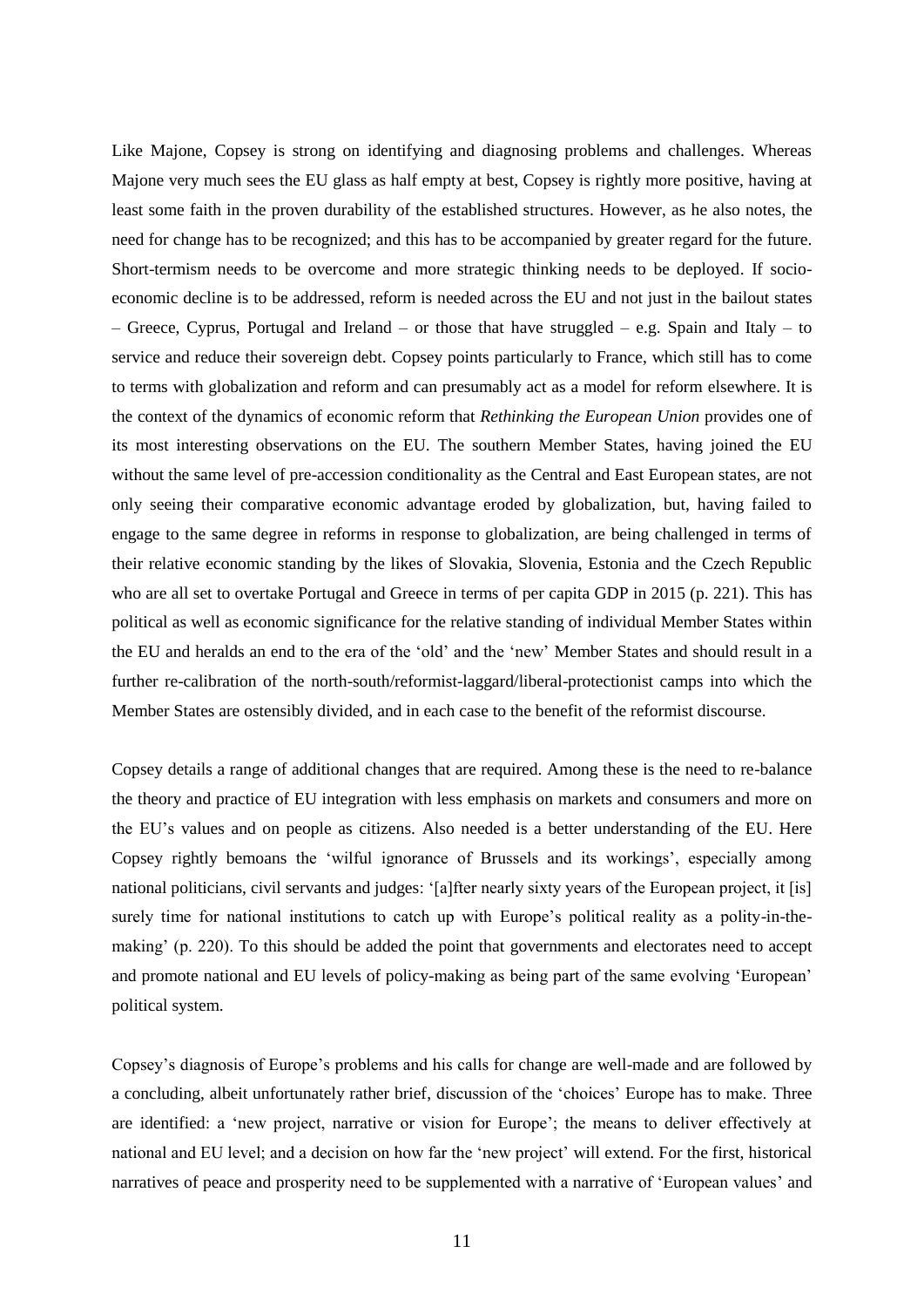of 'unity in strength', and a shared sense of a 'common purpose' for the EU. A range of ideas are floated: addressing Europe's ageing population, increasing economic productivity, increasing labour market participation, and ensuring long-term investment in energy and power generation, research and development, education and training. In order for this to be done, a debate needs to be had on the model of free markets the EU will promote. In terms of delivery, Copsey is brief, pointing to the need for political will and robust and modernized institutions well-resourced financially and in terms of human capital. On the delineation of the EU's borders, he is briefer and inconclusive; essentially a case of 'time will tell'. The conclusion to this ambitious book with its authoritative discussion of issues, informed analysis of where the EU is and its attempt to 'rethink' the EU, unfortunately, rather tails off.

That the EU needs a 'new project, narrative or vision for Europe' is hard to dispute; the EU has to reassert its sense of purpose. Copsey's call raises the question, however, of who in the EU can – and should – provide the necessary leadership. Few informed observers can deny that Member State governments must take a leading role here. They are not only the key drivers of integration, but they continue to be the primary means through which citizens, increasingly affected by integration, involve themselves in the process. Institutionally considerable responsibility lies with the European Council, now firmly established as the dominant forum for decisions – and in some cases brakes – on further integration. The eurozone crisis has demonstrated as much, members of the European Council gathered on no less than 26 occasions in 2010-2013; those from eurozone Member States attended a further ten 'Euro Summit' meetings. And it was these gatherings that either agreed or paved the way politically for the establishment of the European Financial Stability Facility, for the bailouts of Ireland, Greece and Portugal, for the creation of the ESM, and the for the adoption of the Fiscal Compact Treaty.

It would be wrong to assume, however, that the eurozone was the making of the European Council. Successive rounds of treaty reforms since the early 1990s have not only formalized but also reinforced its role as the body initially charged with providing the EU with 'the necessary impetus for its development' and defining its 'general political guidelines' (Article D TEU, Maastricht). References to other specific responsibilities now permeate the texts of the EU's constitutive treaties. The Treaty of Lisbon's formal designation of the European Council as an EU 'institution' was therefore, presentationally at least, little more than a belated recognition of its central role in the life of the EU. Where the Treaty of Lisbon went further than previous treaties was in investing in the European Council responsibility for providing 'the general political *directions* and *priorities*' of the EU (Article 13 TEU, Lisbon) and providing it with the institutional means to sustain the pre-dominant position it had assumed. With the heads of government and state now 'electing' their own full-time President of the European Council to 'drive forward its work', providing the President with dedicated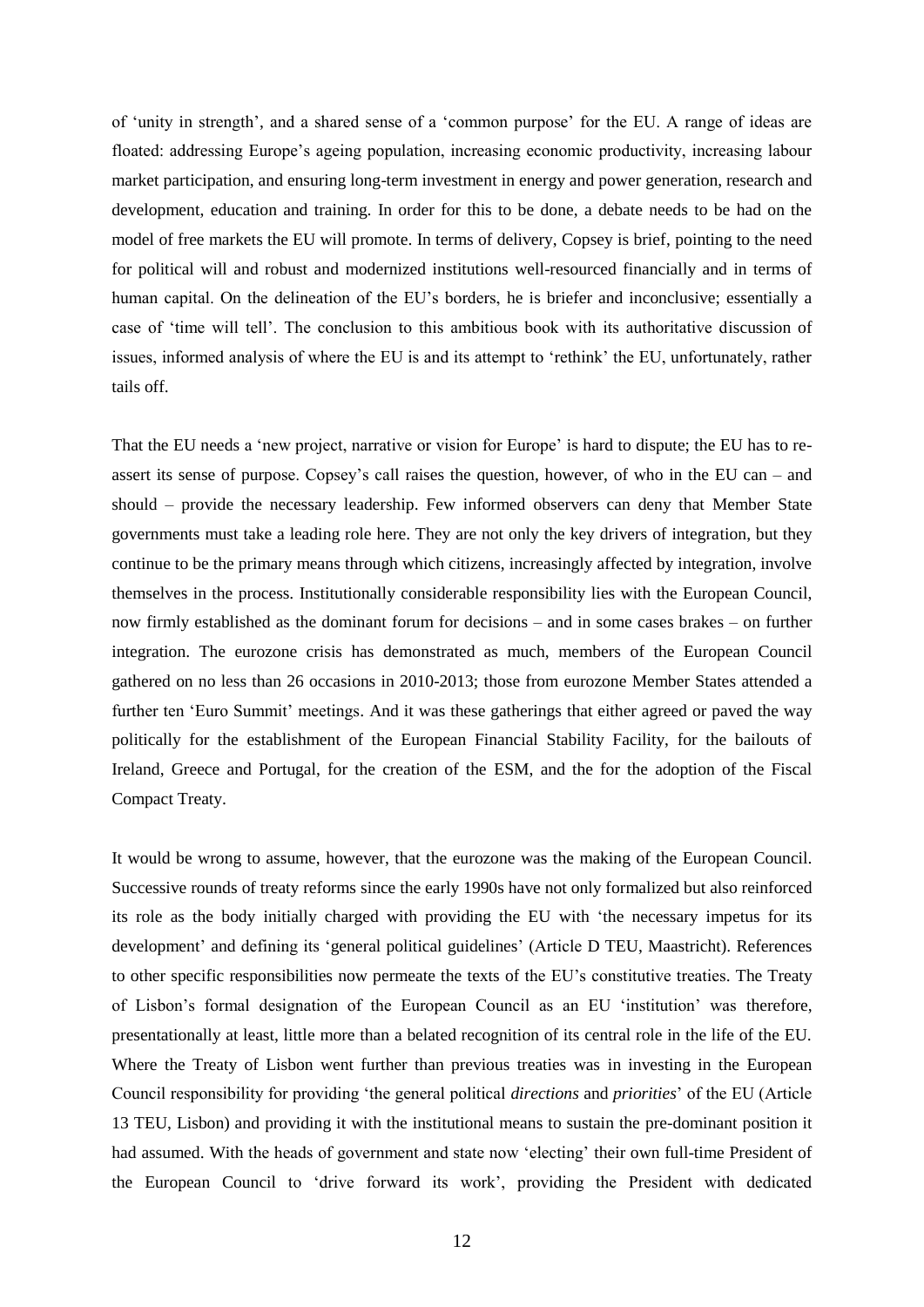administrative support, and formally meeting more regularly, the way has been paved for greater continuity and coherence in the work of the European Council. Meetings would also become smaller and presumably more focused with the High Representative for Foreign Affairs and Security Policy participating as opposed to, by default, all Member State foreign ministers.

The evolution of the European Council over the last two decades and more is ably and thoroughly charted in *The European Council and the Council: New Intergovernmentalism and Institutional Change*. Here Puetter offers a comprehensive review of the European Council's roles, its structures and working methods and demonstrates effectively how this originally unintended body that initially operated informally and outside the institutional structures of the European Communities has evolved into the EU's 'new centre of political gravity' (chapter 3). Puetter explores in detail how the European Council's internal organization has been 'geared towards increasing its capacity to generate consensus over policy' (p. 145) and how its working methods have become more formalized and focused on substantial policy debates with meetings being more 'issue-driven' and the European Council conclusions increasingly providing 'a key instrument for exercising leadership' (p. 135)

Puetter's central argument is that this evolution is part of a wider process of 'new intergovernmentalism' that has the Council and European Council as the pre-dominant institutions in the EU. Within this new intergovernmentalism, the Council retains its historic position at the heart of EU decision-making, but this traditional understanding of the Council has to be qualified, not least through accommodation of the greater role that the European Council now has and plays and the increasing co-legislative responsibilities successive rounds of treaty reform have bestowed on the EP. While the EP's status as a co-legislator is almost universally presented as a clear challenge to the assumption that the Council is the EU's prime legislative institution, the new intergovernmentalism thesis is sustained by reference to the changing role of the EU which Puetter presents as one of increased intergovernmental policy coordination and declining traditional community method-based law-making. Such a shift is reflected in changes to how the Council operates and how it relates to and interacts with the European Council.

As with his discussion of how the European Council has operated and now operates with its post-Lisbon structures, Puetter provides a highly insightful, empirically-rich, original and well-researched analysis of three key Council formations – the Economic and Financial Affairs Council (ECOFIN), the Foreign Affairs Council (FAC) and Employment, Social Policy, Health and Consumer Affairs – and their working methods as well as the informal Eurogroup and a number of expert committees and working groups. In doing so, the book provides a highly valuable addition to the existing, relatively and surprisingly sparse, literature on the Council and non-community method-based decision-making in the EU, particularly where new arrangements such as the replacement of the rotating Council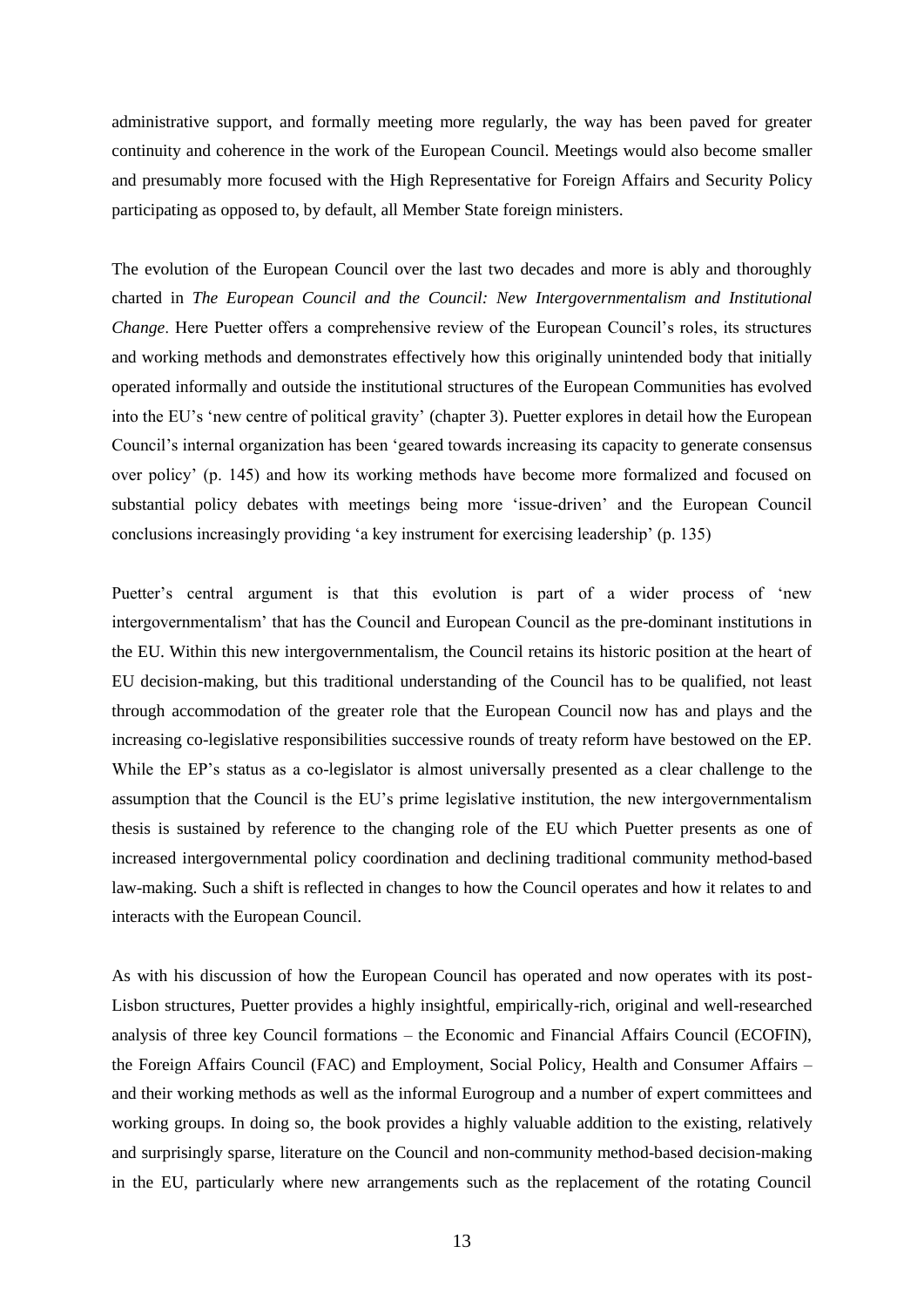Presidency with dedicated chairs of meetings (i.e. High Representative in the FAC, and the Presidency of the Eurogroup) are concerned.

While undoubtedly informative and perceptive in its analysis of the changes that the European Council and Council have experienced in the post-Maastricht period, the book is less convincing, however, in its purported contribution to how European integration should be understood and theorized. This stems from key assumptions underpinning the study and claims about the existence of a 'new intergovernmentalism' and the utility of a new conceptual framework of 'deliberative intergovernmentalism' for understanding the contemporary nature of EU policy-making. The first of Puetter's key assumptions is that the EU is facing 'an integration paradox'. This is presented as the Member States since the early 1990s, fearful of the 'irreversible dismantling of national sovereignty' having 'insisted on strictly limiting further transfers of ultimate decision-making powers to supranational actors' yet at the same time being 'equally eager to expand the scope of EU policymaking activities significantly so as to include all core areas of national sovereignty such as economic governance, foreign affairs and defence, welfare state policies, and [justice and home affairs]' (p. 8). $^{2}$ One might question how 'eager' the Member States have actually been to expand 'all' areas, and also whether there is actually a 'paradox' here.

A second key assumption is that the Maastricht Treaty 'marks the constitution of a particular logic of integration to which all subsequent treaties have subscribed… [K]ey decisions at Maastricht and beyond concerning the broader institutional architecture of the Union, and notably the new areas of activity, have played a pivotal role in informing the emergence of a new intergovernmentalism in EU policy-making and a related process of profound institutional change that is concentrated around the European Council and Council' (p. 7). That there has been a significant expansion of EU activities and 'profound institutional change' in the EU cannot be disputed. The areas of EU activity have obviously expanded to include, most notably, monetary union and a single currency, a common foreign and security policy, and the area of freedom, security and justice. And the EU's institutional architecture today is, particularly with the ECB and the European External Action Service, more densely populated than it was in the early 1990s. Furthermore, the distribution of powers and responsibilities has clearly shifted, primarily to the benefit of the EP. However, to claim that this is an essentially post-Maastricht phenomenon and to present the Maastricht Treaty as a 'watershed' moment tends to overlook the extent to which it codified and built on existing integration dynamics within and around the then European Communities including the direction of EMU and extra-EC activities in the area of justice and home affairs (JHA).

1

<sup>&</sup>lt;sup>2</sup> Later the 'integration paradox' is presented slightly differently as the institutional dilemma represented by the increasing clash between 'the conviction that stronger EU-level action is the precondition for resolving today's fundamental policy challenges' and 'insistence on ultimate national sovereignty' (p. 30).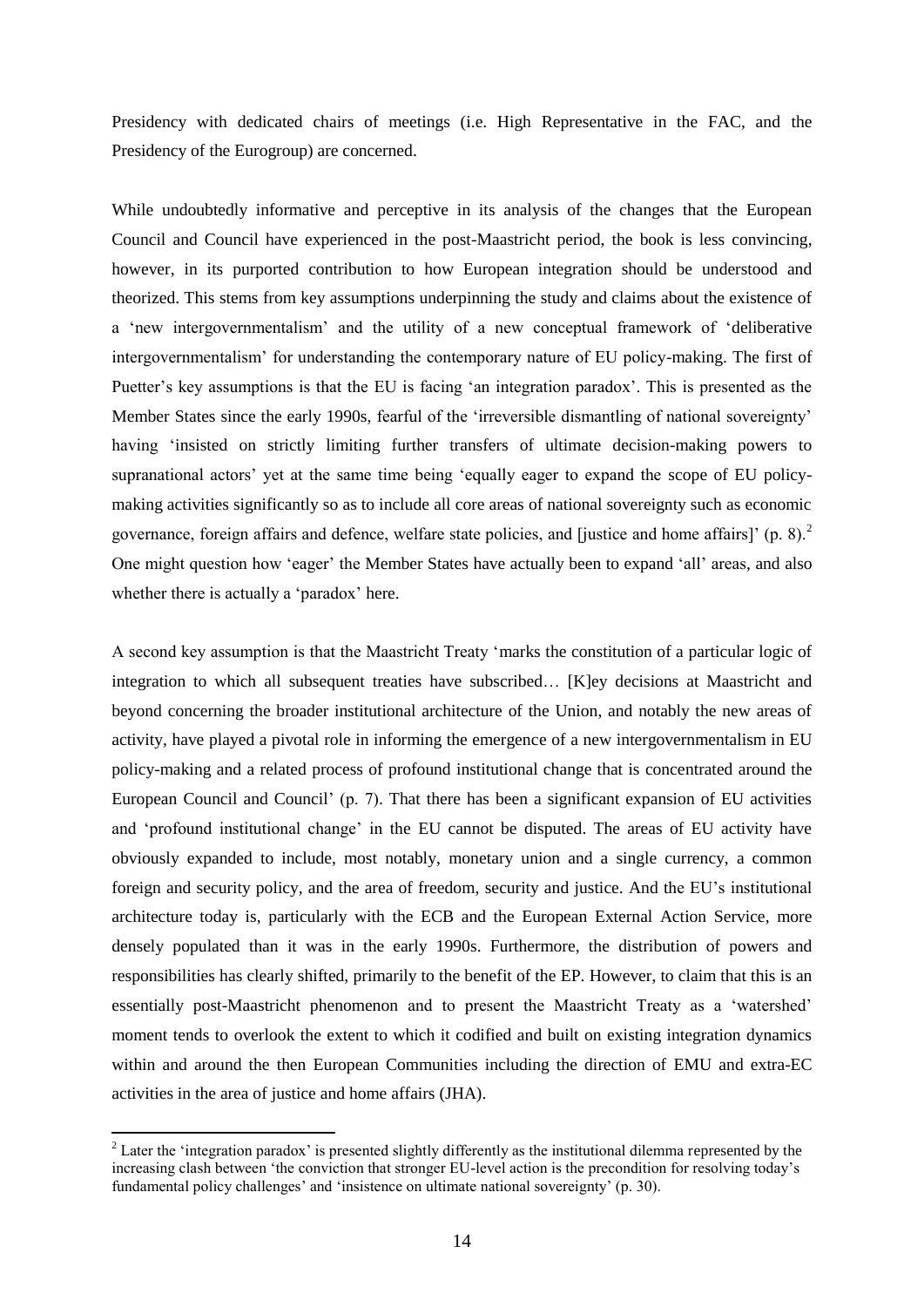Puetter is correct to stress a shift in the post-Maastricht era from legislative activity to intergovernmental policy coordination and responsibility for implementation being vested in the decentralized resources of the Member States as opposed to the Commission, particularly where the new areas of activity that Puetter discusses in detail are concerned. Here the analysis is particularly persuasive. However, whether this is tantamount to the EU being characterised by a 'new' intergovernmentalism is open to question. Legislative activity has continued elsewhere, as has the exercise of power by both established and more recently created supranational bodies, notably the ECB. Also, whether the consequential 'implementation failure', policy ineffectiveness and 'easy' defection from EU-level policy objectives were, as claimed, 'an intended feature of the post-Maastricht EU' (p. 4) must be challenged. Not all Member States have been content with the tendency to eschew supranational policy-making and the Community method in favour of the lowest common denominator of intergovernmental policy coordination. Moreover, as the case of JHA – detailed consideration of which is not provided – clearly shows, the focus on intergovernmentalism was intended to be transitional. Hence the communitarization through the Treaty of Amsterdam of much of the EU's pillar three activities caused little surprise, particularly in the light of the difficulties that early post-Maastricht efforts at intergovernmental policy coordination had faced. A number of limited opt-out/opt-in arrangements had to be agreed for Denmark, Ireland and the United Kingdom, but the broad consensus was on communitarization. Similarly, with the Treaty of Lisbon, the bulk of the Member States supported the effective communitarization of residual pillar three activities and the extension of the Court of Justice's jurisdiction, delayed until 2014 only at the insistence of the United Kingdom. More generally, it has often been the case with the EC/EU that new policies have been introduced through intergovernmental cooperation only to be subsequently institutionalized and, as Schimmelfennig has already noted in his assessment of 'new intergovernmentalism' as advanced by Puetter and co-authors elsewhere (see Bickerton *et al*, 2014), all these policies are 'governed less intergovernmentally now than in the pre-Maastricht era' (Schimmelfennig, 2015, p. 4). Hence, 'new intergovernmentalism' is much 'better understood as an issue-specific approach focusing on a particular set of [non-regulatory] policies … or 'core state' powers' with many of its features appearing to 'fit well to such policies … [but] they neither define the post-Maastricht era in general nor neatly coincide with the pre-/post-Maastricht temporal divide' (Schimmelfennig, 2015, p. 1). The same argument can be applied to Puetter's volume under review here.

This is not to deny the increasing role of the European Council in the EU, the centrality of the Council to decision-making or policy coordination, the fact that Community method-based decision-making no longer dominates decision-making in the EU, or that Member State governments generally demonstrate a reflex preference for retaining control over policy-making despite accepting arguments for more collective and coordinated action in the face of significant policy challenges. This has been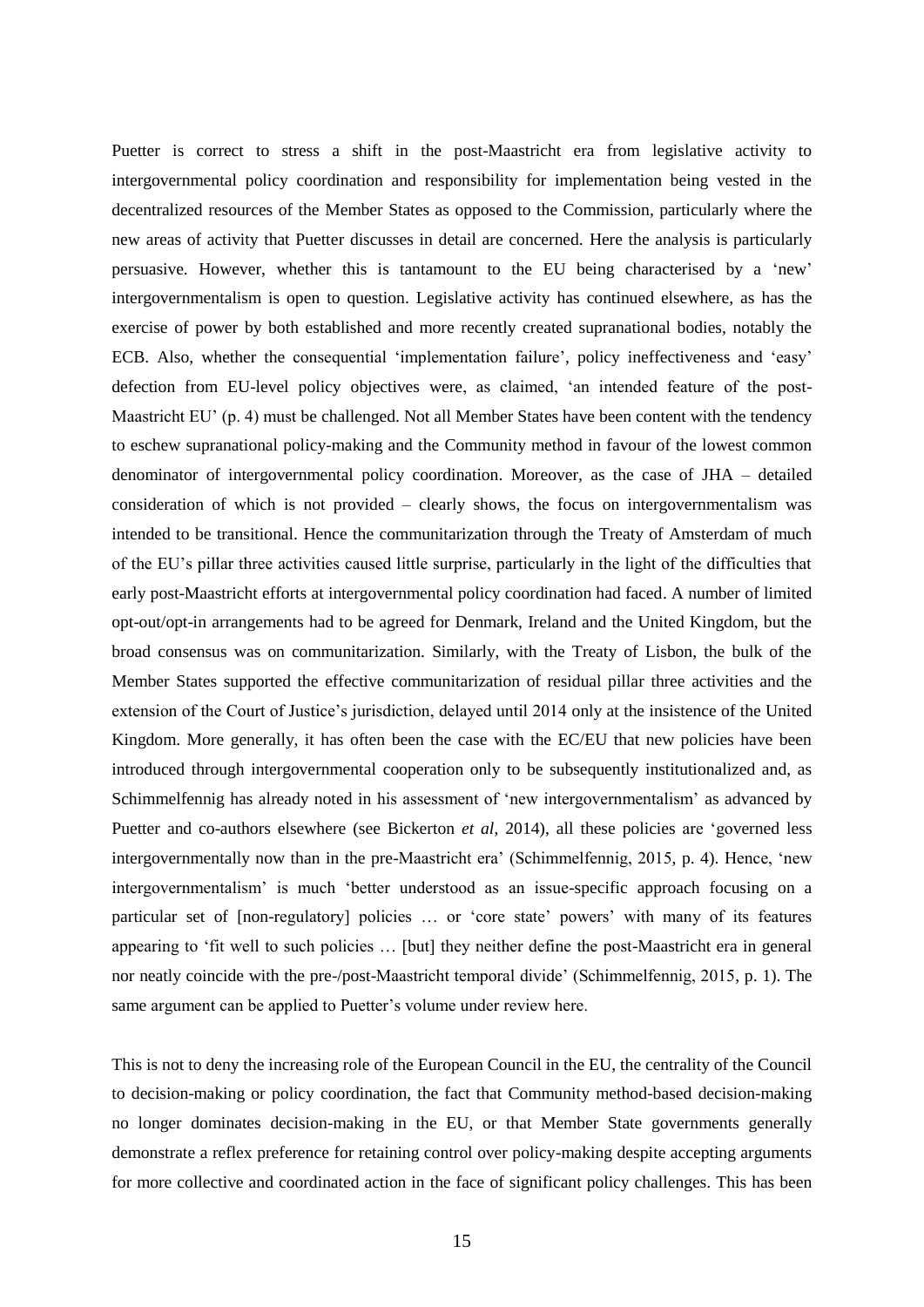evident in recent years in many of the various challenging debates on how to respond to developments in the eurozone crisis. And with EU leaders being obliged to resort to extra-EU mechanisms, notably the Fiscal Compact Treaty, to achieve their goals, considerable force is given to Puetter's argument for the preference to avoid investing new powers in the supranational institutions and reverting to Community method-based policy-making. Indeed, Puetter's analysis of the Fiscal Compact Treaty is compelling. And he does acknowledge the roles that supranational actors have been granted in this latest example of a preference for an essential intergovernmentally dominated response. However, whether the full set of claims for a 'new' distinctive intergovernmentalism can actually be sustained is arguably overstated. In addition to the observations above, it also tends to downplay the support that has existed among at least some Member States for more supranationally-oriented reforms regarding banking, fiscal and even economic union – even if banking union so far is a lot more intergovernmental than some hoped for – and the fact that moves beyond intergovernmental policy coordination cannot be ruled out.

A final comment on *The European Council and the Council* relates to 'deliberative intergovernmentalism', Puetter's 'umbrella term' for an analytical framework 'which holds that the EU's dependency on permanent consensus generation among Member State governments in day-today policy-making … determines intergovernmental decision-making'. It predicts that 'institutional engineering will occur in all spheres of European Council and Council decision-making' (p. 5). This is all demonstrated in detail based on a set of theoretically-grounded – but equally, empiricallydeducible – propositions in regard to a selection of policy areas. The latter is important since the claims Puetter is making about deliberative intergovernmentalism relate only to the EU's 'new areas of activity'; there are considerable areas of more supranational EU activity and certain Council activity where the case for deliberative intergovernmentalism is not being advanced. This important caveat to Puetter's analysis and argument should not be overlooked.

Although not its purpose *The European Council and the Council* does show how, in part at least, the EU institutionally has been responding to the eurozone crisis and reveals the continuously evolving nature and structures of the two institutions covered. Their flexibility and adaptability will provide some comfort to those who maintain the EU is able to adjust in the face of crisis and survive. Advocates of supranationalism and those nostalgic for the heyday of community-method domination of EC policy-making will be dismayed, however, at yet further well-documented evidence of sustained and increasingly institutionalised intergovernmentalism within the EU.

Whether this intergovernmentalism enhances the EU's capacity to take up the reform challenges set out by the authors of the other volumes under review here remains to be seen. There will be doubters; boldness and decisiveness and the setting aside of short-term political considerations in favour of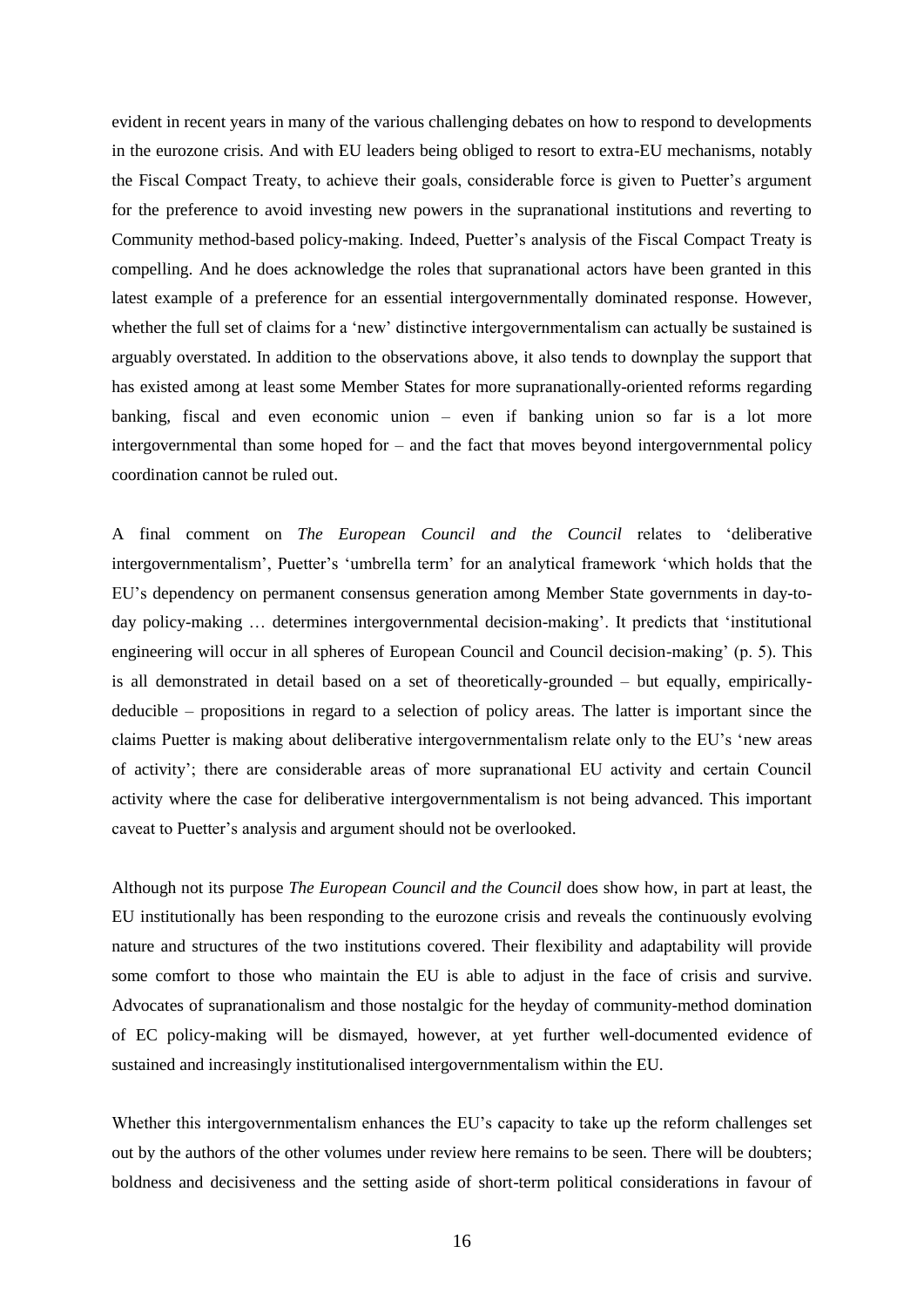longer-term principles and the interests of the EU, its citizens and integration have not always been the hallmarks of responses to the eurozone crisis or indeed other previous crises and challenges. A tendency towards muddling through is the norm in the EU and is likely, on the basis of evidence to date, and as Peet and LaGuardia argue, to remain so despite the urgings of McCormick and others for the EU to be bolder and more decisive. Puetter's stress on deliberative intergovernmentalism and consensus-building also conspires against swift and ambitious action. Yet, used effectively a more deliberative response can have its advantages, providing opportunities to reflect, consider and take informed decisions. It also provides scope – regrettably often ignored – to engage wider interests in the process of formulating responses. The challenge for the EU is to take those opportunities and use that scope.

It will need to if the underlying problems challenges identified by Copsey in particular are to be addressed and in a manner that does not exacerbate the EU's existing democratic and legitimacy deficits. These have become critical and further attempts to deepen integration significantly without effective public consultation and endorsement are likely not only to fail but also to undermine irreversibly the prospect of embedding broad popular support for the EU. For such a consultation to take place, honest assessments of the EU and integration are essential. What unites each of the volumes under review is their informed reflections on the state of the EU and the manifold problems and challenges it faces. They demonstrate quite clearly that the eurozone crisis is not the only crisis facing the EU and even its resolution – far from an assured outcome – will not see an end to crisis. Yet the persistence of crisis is no reason to abandon either integration or the EU. There is demonstrable resilience and a capacity to respond in the EU, even if crisis responses may often seem and be sub-optimal and tardy. While Majone would not be alone in assuming otherwise, Copsey, McCormick, Peet and LaGuardia all at least hope, if not believe, that the EU can adapt further to address the crises facing it. It goes without saying that moving the EU into a settled, supported and sustained future requires the complex range of problems diagnosed here to be addressed. A key question is whether the EU in its current or a reformed state has the capacity to do so. Its resilience through crisis to date suggests it probably does.

### **References**

Bickerton, C. J., Hodson, D. and Puetter, U. (2014), 'The New Intergovernmentalism: European Integration in the Post-Maastricht Era', *JCMS*, doi: 10.1111/jcms.12212 (early view) Copsey, N. (2015) *Rethinking the European Union* (London: Palgrave)